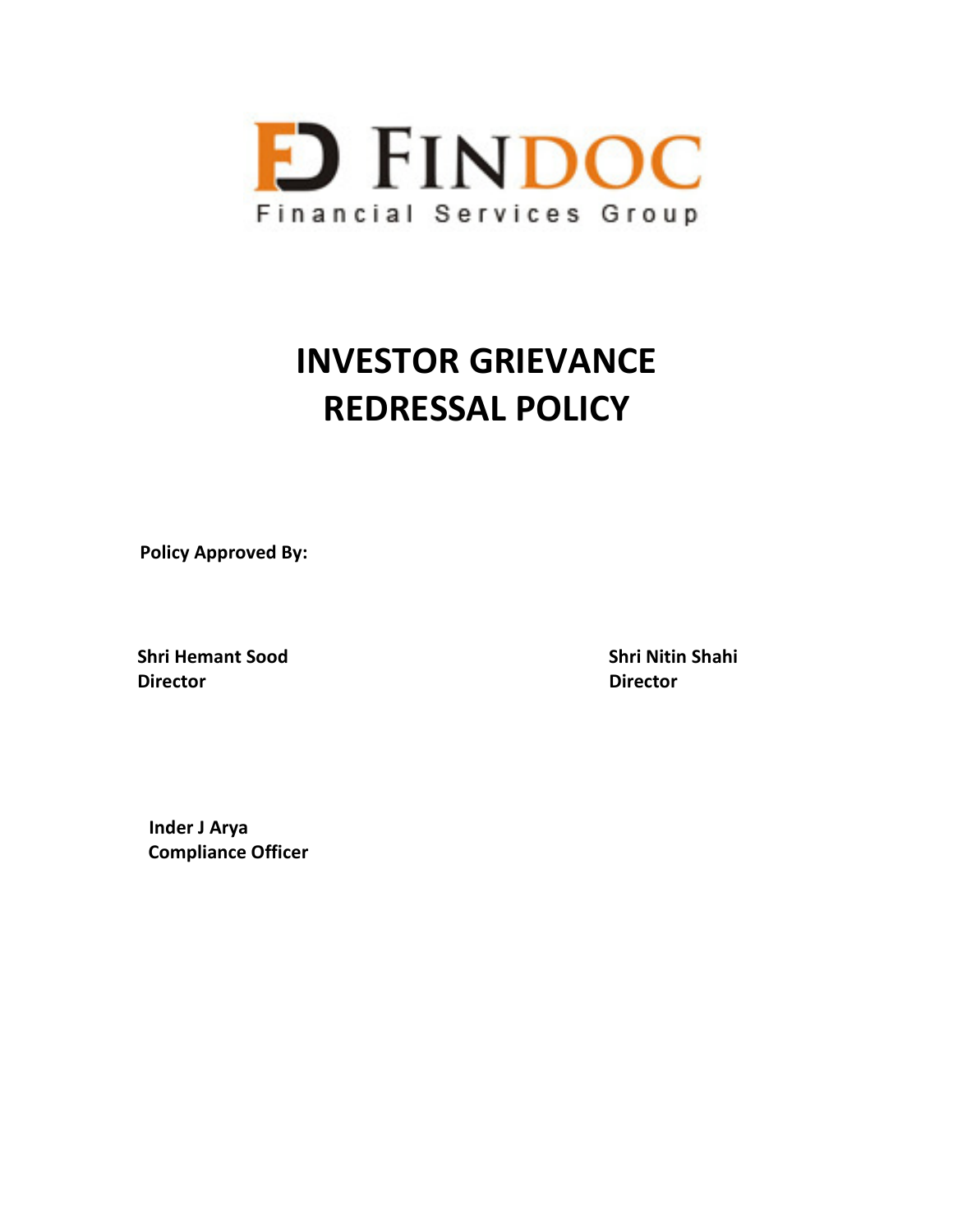## **1. Objective:**

1.1 **Findoc Investmart Pvt Ltd** (in short "the Company/ Findoc) believes that Investor service is a vital element for sustained business growth and the Company shall ensure that our Clients receive exemplary service. Prompt and efficient service is essential to retaining existing relationships and therefore Client satisfaction becomes critical for the Company. Client queries and complaints constitute an important voice of Client and this policy details grievance handling through a structured grievance redressal framework. Grievance redressal is supported by a review mechanism, to minimize the recurrence of similar issues in future.

1.2 In order to facilitate an effective control and monitoring mechanism in respect of the Investor Grievances / queries with regard to transactions in both Cash, Equity – Derivative, Currency Derivative Market and Commodity Market Segments, where Findoc Investmart Pvt Ltd (hereinafter "the Company") is registered as a Trading Member and in respect of Demat Account Transactions as a Depository Participant of NSDL, this **"Grievance Redressal Policy"** is being formulated under the instructions of the Board Members of the Company, in compliance and/or as mandated by Securities and Exchange Board of India (in short "SEBI") and The Stock Exchanges where the Company is a Trading Member and NSDL where the Company is a Depository Participant.

## **2. Responsibility:**

2.1 The Compliance Officer shall be responsible for the implementation and supervision of this Policy.

2.2 The Investor Grievance Officer shall assist and report to the Compliance Officer on a daily basis in respect of the Investor Grievance Received and Redressed.

2.3 The Compliance Officer shall take all necessary steps to monitor, document, analyze and report the findings to the Board Members as well as the relevant Stock Exchanges and/or regulatory bodies, in a time bound manner, as detailed hereunder and/or as mandated by the Stock Exchanges and/or regulatory bodies.

2.4 The Compliance Officer shall exercise his/her independent judgment and take adequate precautions to ensure implementation of an effective monitoring mechanism, based on the day-to-day activities of the clients, general market information and the facts and circumstances.

2.5 The Internal Auditor of the Company, shall review the implementation, documentation, effectiveness and review the actions taken during the period of audit and shall record the observations with respect to the same in their Internal Audit Reports.

2.6 The Board of Directors shall peruse, review and provide necessary guidance with regard to the **"Grievance Redressal Policy"**, periodically, for strengthening the processes.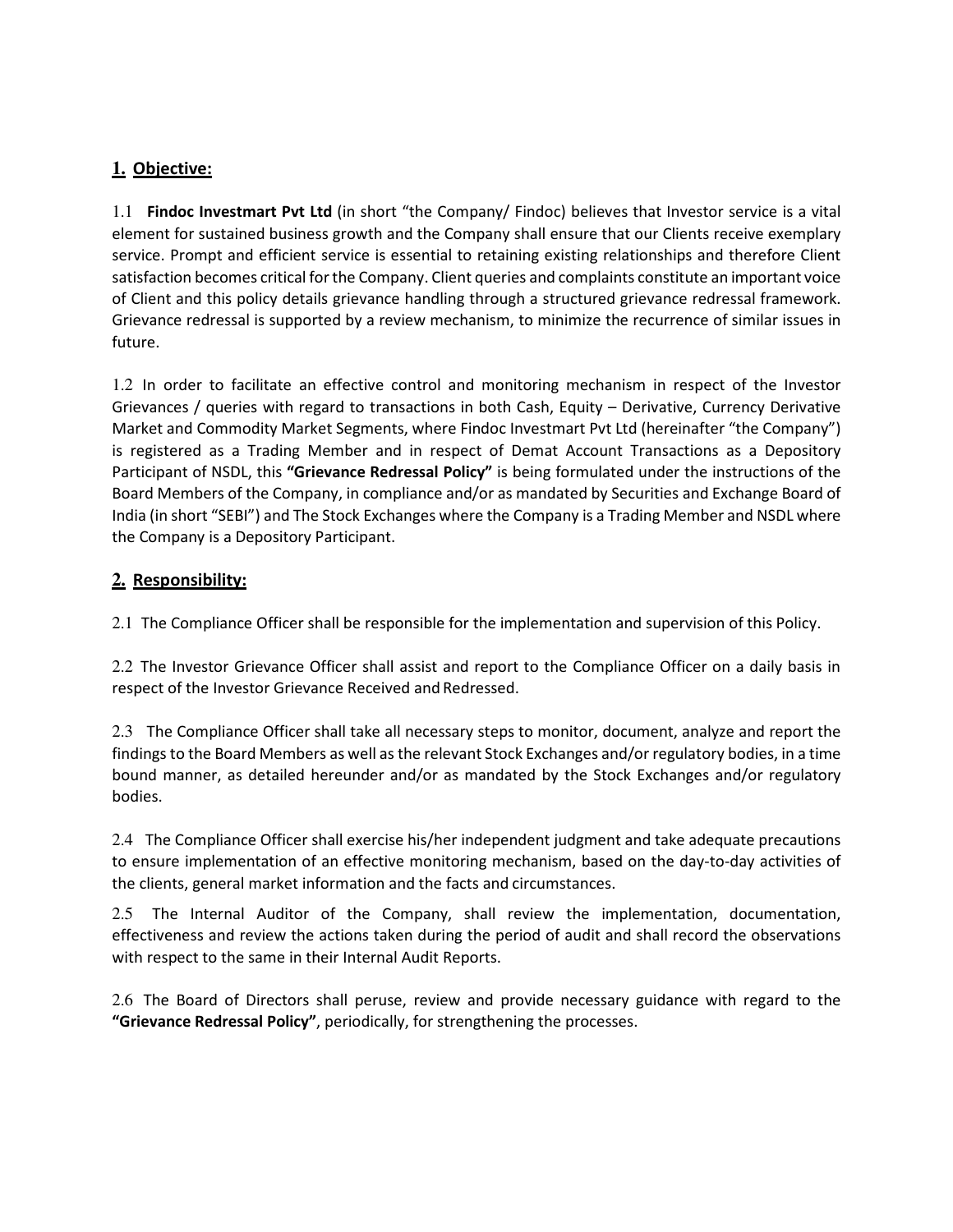## **3. Principles of Redressal Policy**

3.1 The Grievance Redressal Policy of FINDOC shall follow the following principles:

- a) Clients shall be treated fairly at all times.
- b) Complaints raised by the Clients shall be dealt with courtesy and in a timely manner.
- c) Clients shall be informed of avenues to raise their queries and complaints within the organization, and their rights if they are not satisfied with the resolution of their complaints.
- d) Queries and Complaints shall be treated efficiently and fairly.
- e) The employees of FINDOC shall work in good faith and without prejudice, towards the interests of the Clients.

3.2 Findoc Investmart Pvt Ltd has a dedicated Grievance Redressal Team under the overall supervision of Compliance Officer who is responsible for timely and prompt communication with our Investors, while having an open attitude towards service recovery, and providing alternate solutions to investors, thus ensuring healthy relationships with our investors.

3.3 Interactions received from the Investors shall be considered as a complaint for consideration in Grievance Redressal Policy on the basis of set parameters which are explained in Standard Operating Procedure. Those lapses which result in interactions and can be substantiated/ proved to have occurred on account of FINDOC in the normal course shall be considered as a complaint. In case the lapse is due to misinformation or mistake on the part of the Client or any external agency then such a lapse will not be treated as a complaint.

3.4 The set parameters are indicative as of the date of the policy and FINDOC can edit / delete / modify / add parameters over a period of time at regular intervals to include / exclude interactions received from the Client for considering the same as complaint. Parameters that are wide having more than one interpretation would be interpreted as per set Industry practices / proven nomenclature precedents for the benefit of the Client.

3.5 There are certain guidelines laid down by SEBI / Stock Exchanges within which FINDOC is obliged to reply to its Clients. In case the nature of the queries / compliant is such that it falls outside the purview of the SEBI / Stock Exchange guidelines, then the Company shall follow the standards set by the industry, else the Company shall follow a precedent in case such a query / complaint has been received in the past.

3.6 In case FINDOC proactively fixes its own service standard, which is better than the one laid down by SEBI/Stock Exchanges then the better service standard will hold true and the breach of the better service standard will be considered as a complaint. In case FINDOC proactively finds an error in any records of the Investor or otherwise and the Company initiates rectification of that error in conjunction with the Client, then such an error if identified by the Client may not be considered as a complaint.

## **4. Awareness of the Grievance Redressal Mechanism**

4.1 Client queries/ complaints arise due to lack of understanding or a deficiency of service experienced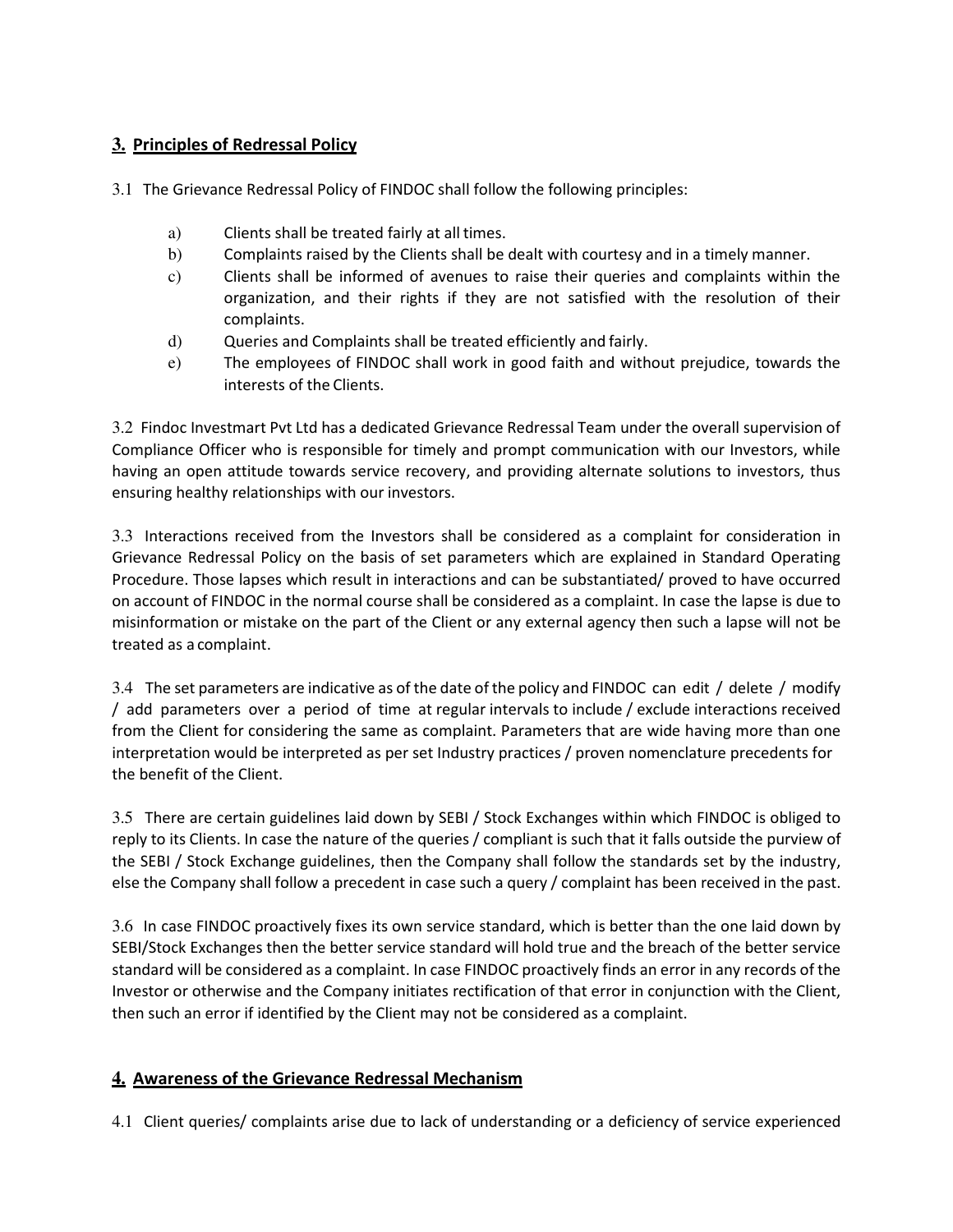by Clients. Deficiency of service may include lack of explanation, clarifications, understanding which escalates into shortfalls in the expected delivery standards, either due to inadequacy of facilities available or through the attitude of staff towards Clients.

4.2 Clients can seek clarification to their query and are further entitled to make a complaint in writing, orally or telephonically.

4.3 All queries/ complaints received at FINDOC shall be handled & coordinated by Investor Grievance Officer and shall inform the Client on the status of the Client query. Clients are requested to approach the Investor Grievance Officer:

**Contact Centre:** Clients can call the Investor Grievance Officer on +0161-4155000 / 4155011 and 98030- 14999 on any business day between 10.00 am & 6.30 pm to provide feedback & register their queries / complaints.

**Email:** Clients can send an email to grievance@myfindoc.com

**Letter:** Clients can write to Findoc Investmart Pvt Ltd with their query/complaint at the registered office address as mentioned below:

#### **Findoc Investmart Pvt Ltd**

4 th Floor, Kartar Bhawan Near PAU Gate No.01, Ferozepur Road, Ludhiana-141001 98030-14999

**Website:** Clients can also write to FINDOC by accessing the Client Feedback Form available on the website www.myfindoc.com

4.4 Clients can write to the Compliance Department at - if they do not receive a response within 10 business days of writing to the Investor Grievance Officer or if he/she is not satisfied with the response received. The client can expect a reply within 10 business days of approaching the Compliance Officer at compliance@myfindoc.com

4.5 In case Clients do not receive a response within 30 business days of approaching Findoc or if they are not satisfied with the resolution received from the Company, they can escalate their issues to respective Stock Exchange / Depository.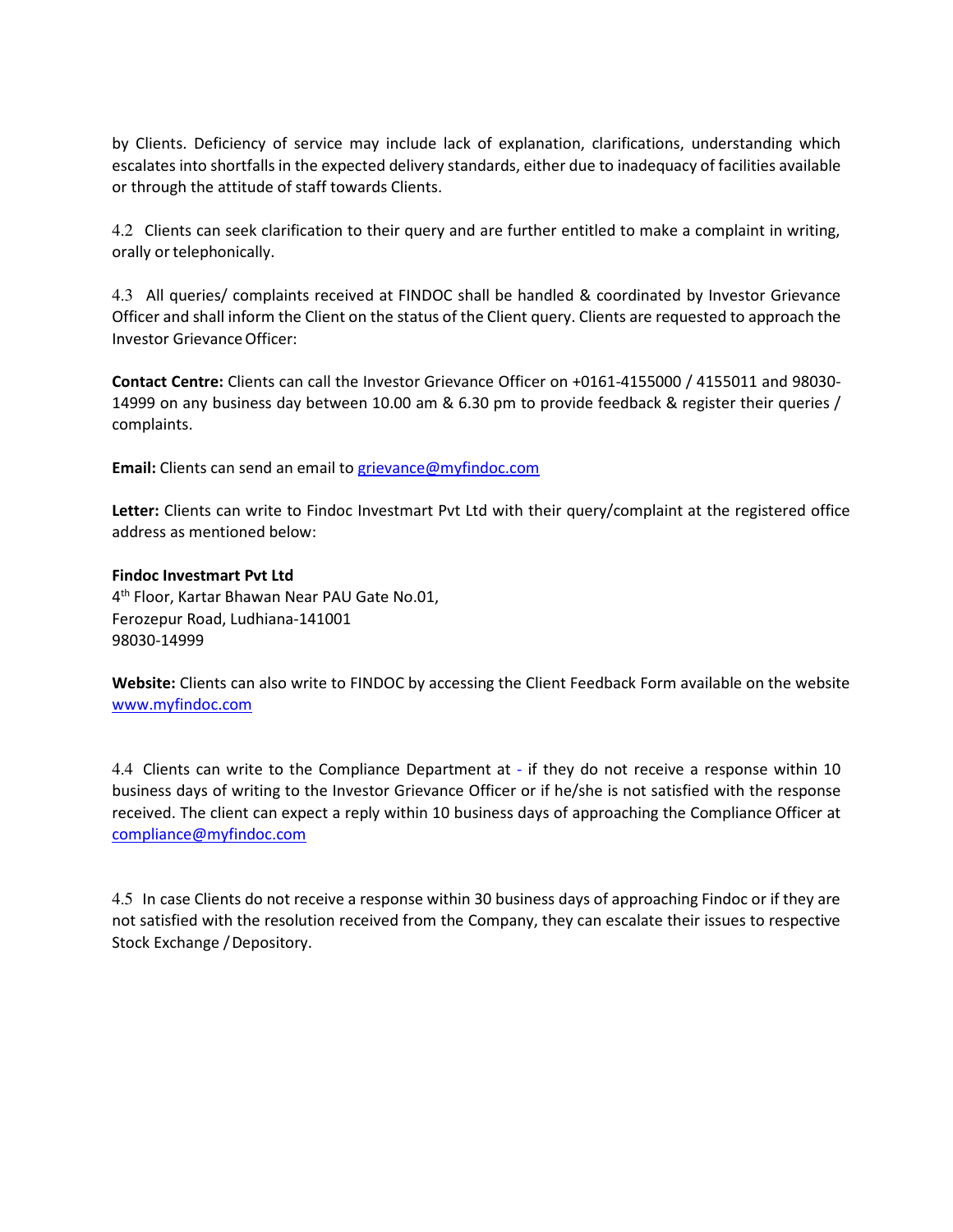Contact details at Stock Exchange/ Depository:

| NAME OF STOCK EXCHANGE<br><b>DEPOSITORY</b>              | <b>WEB ADDRESS</b> | <b>CONTACT TELEPHONE NOS.</b> | <b>CONTACT E-MAIL ID</b> |
|----------------------------------------------------------|--------------------|-------------------------------|--------------------------|
| <b>BOMBAY STOCK EXCHANGE LTD</b>                         | www.bseindia.com   | (91 22) 2272 8517/8097        | is@bseindia.com          |
| <b>NATIONAL STOCK EXCHANGE OF</b><br>INDIA LTD           | www.nseindia.com   | (91 22) 2659 8190 / 91        | ignse@nse.co.in          |
| <b>MULTI COMMODITY STOCK</b><br><b>EXCHANGE OF INDIA</b> | www.mcxindia.com   | (91 22) 6649 4070             | grievance@mcxindia.com   |
| NATIONAL SECURITIES<br><b>DEPOSITORY LIMITED</b>         | www.nsdl.co.in     | (91 22) 2499 4200             | relations@nsdl.co.in     |

4.6 Clients can also escalate their issues to Securities and Exchange Board of India (SEBI) and update their complaints on SCORES (SEBI Complaints Redress System). SCORES allows the client to lodge his complaint online with SEBI and subsequently view its status at http://scores.gov.in and can obtain any feedback, assistance on contacting SEBI Office on Toll Free Helpline at 1800 22 7575/ 1800 266 7575.

Contact details at Securities & Exchange Board of India:

| <b>ADDRESSES OF SEBI OFFICES</b>                              | <b>CONTACT</b><br><b>TELEPHONE</b><br>Nos. | <b>CONTACT E-MAIL ID</b> |
|---------------------------------------------------------------|--------------------------------------------|--------------------------|
| SEBI - HEAD OFFICE:                                           | (91 22) 2644 9200                          | iggc@sebi.gov.in         |
| SEBI BHAVAN , PLOT NO. C4 – A, "G"                            | (91 22) 2644 9000 /                        | sebi@sebi.gov.in         |
| BLOCK, BANDRA KURLA COMPLEX,<br>BANDRA EAST, MUMBAI - 400 051 | 4045 9000                                  | sundaresanvs@sebi.gov.in |
| SEBI – NORTHERN REGIONAL OFFICE: 5TH                          | (91 11) 2345 6085                          |                          |
| FLOOR, BANK OF BARODA BUILDING,                               | (91 11) 2372 4001 -                        | sebinro@sebi.gov.in      |
| 16, SANSAD MARG,<br>NEW DELHI - 110 001                       | 05                                         | narendrar@sebi.gov.in    |
| SEBI – EASTERN REGIONAL OFFICE: L&T                           | (91 33) 2302 3110                          |                          |
| <b>CHAMBERS, 3RD FLOOR</b>                                    | (91 33) 2302 3000                          | sebiero@sebi.gov.in      |
| 16, CAMAC STREET, KOLKATA - 700 017                           |                                            | amarn@sebi.gov.in        |
| SEBI - SOUTHERN REGIONAL OFFICE: OVERSEAS                     | (91 44) 2888 0105                          | sebisro@sebi.gov.in      |
| TOWER, 7TH FLOOR, 756-L ANNA SALAI,                           | (91 44) 2888 0222                          | manjeshsr@sebi.gov.in    |
| CHENNAI - 600002                                              | (91 44) 2852 6686                          |                          |
| SEBI – WESTERN REGIONAL OFFICE:                               | (91 79) 2658 7108                          | sebiwro@sebi.gov.in      |
| UNIT NO. 002, GROUND FLOOR SAKAR I, NEAR                      | (91 79) 2658 3633 -                        | sudeepm@sebi.gov.in      |
| GANDHIGRAM RAILWAY STATION, OPP. NEHRU                        | 35                                         |                          |
| BRIDGE ASHRAM ROAD, AHMEDABAD - 380 009                       |                                            |                          |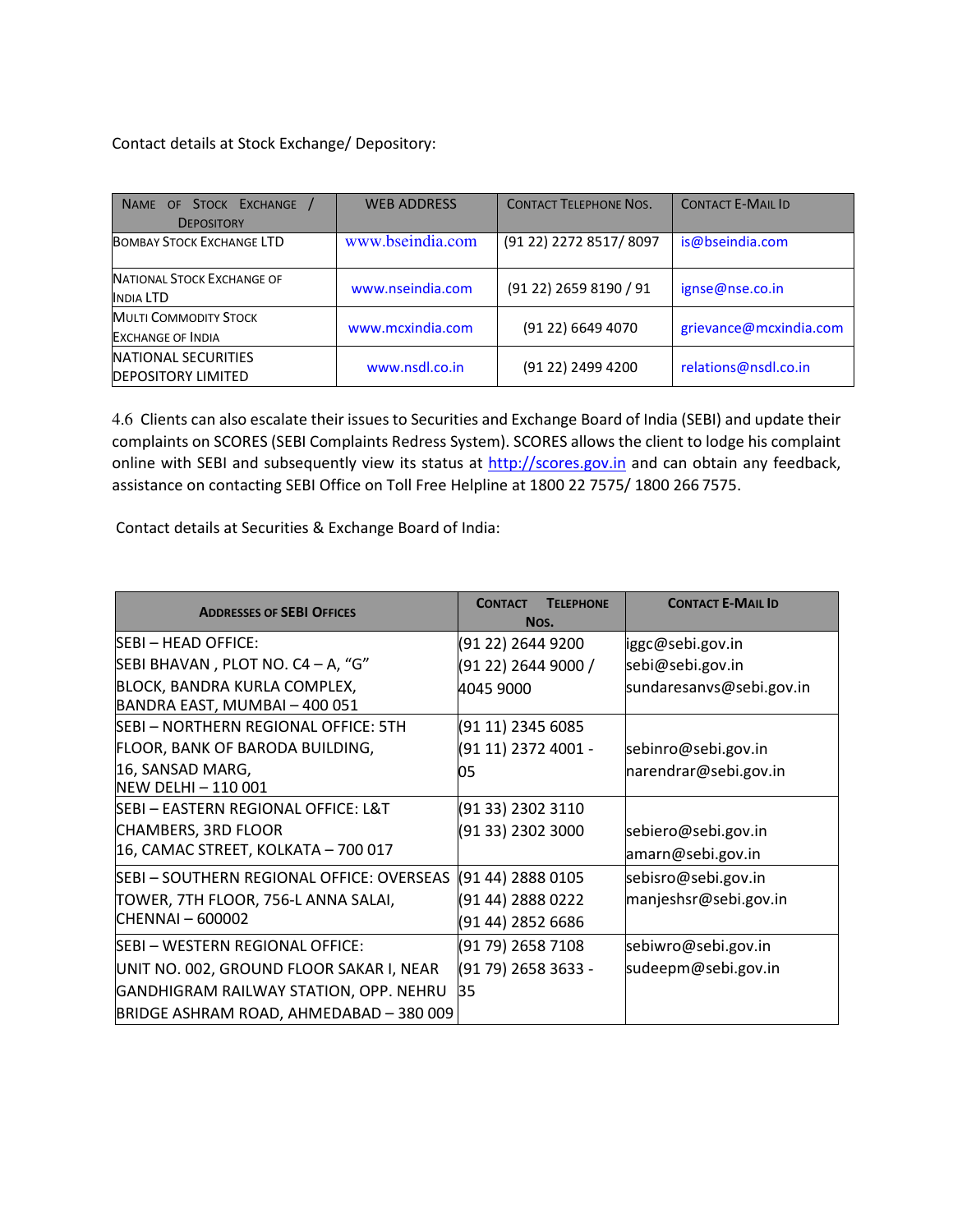## **5. Internal Machinery to handle Client Queries / Complaints**

5.1 Register of Complaints shall be centrally maintained; however all the Branches are required to maintain Grievance Register at the Branch Level for registration of Client Grievances.

5.2 All the clients shall be informed about the e-mail for redressal of Client Grievance.

- a) Through Welcome Letter at the time of Opening the Trading Account.
- b) Contract Notes Issued to the Clients.
- c) On Letter Heads used for General Correspondence with the Clients.
- d) Display on official Web-Site.
- e) Display on the Notice Board of the Head & Branch Offices.

5.3 All Client Complaints figuring as per the Exchange Records and/or not reported to the Stock Exchange/ Regulator shall be recorded in the Register of Complaints.

5.4 Resolution of Grievances: The Investor Grievance Officer receiving the query/complaint is responsible for the resolution of query/complaint. The Investor Grievance Officer at the first level is responsible for ensuring that the query/ complaint is resolved to the satisfaction of the client, however if the client remains unsatisfied with the resolution, he/she can escalate the issue through the grievance redressal mechanism.

5.5 Time Frame: Queries/Complaints are investigated within the stipulated timelines for handling queries/ complaints received at the different levels of escalation.

5.6 Certain types of queries / complaints involving fraud, legal inputs and third party (Other banks/Aggregator), needing more time for investigation, are acknowledged accordingly and the turnaround time is communicated to the Client. The communication of the Company's stand on any issue is important and is done clearly in a client friendly manner. The Compliance Officer monitors the action taken for trends.

5.7 Feedback on matters like receipt of contract notes, trade confirmation, SOA, Margin statement, etc. shall be taken from the Clients on a regular basis by the Investor Grievance Officer. Such feedback from the Client(s) shall be passed on to the Compliance Officer and the Departmental Heads for improving the service standards. Compliance Officer shall reports to the Designated Director with the Client Feed Back on a monthly basis.

5.8 In case any Concentration is observed with regard to Specific Branch, deputation of a Senior Officer shall be arranged at the said Branch to oversee the Operations of the Branch. The Senior Officer shall report to the Compliance Officer/ the Investor Grievance Officer, directly in the matters pertaining to the Branch. In case the matter merits, the Compliance Officer shall visit the Branch to assess the situation, analyze the reasons of Grievance, initiate actions as deem fit and shall report to the Designated Directors on the situation.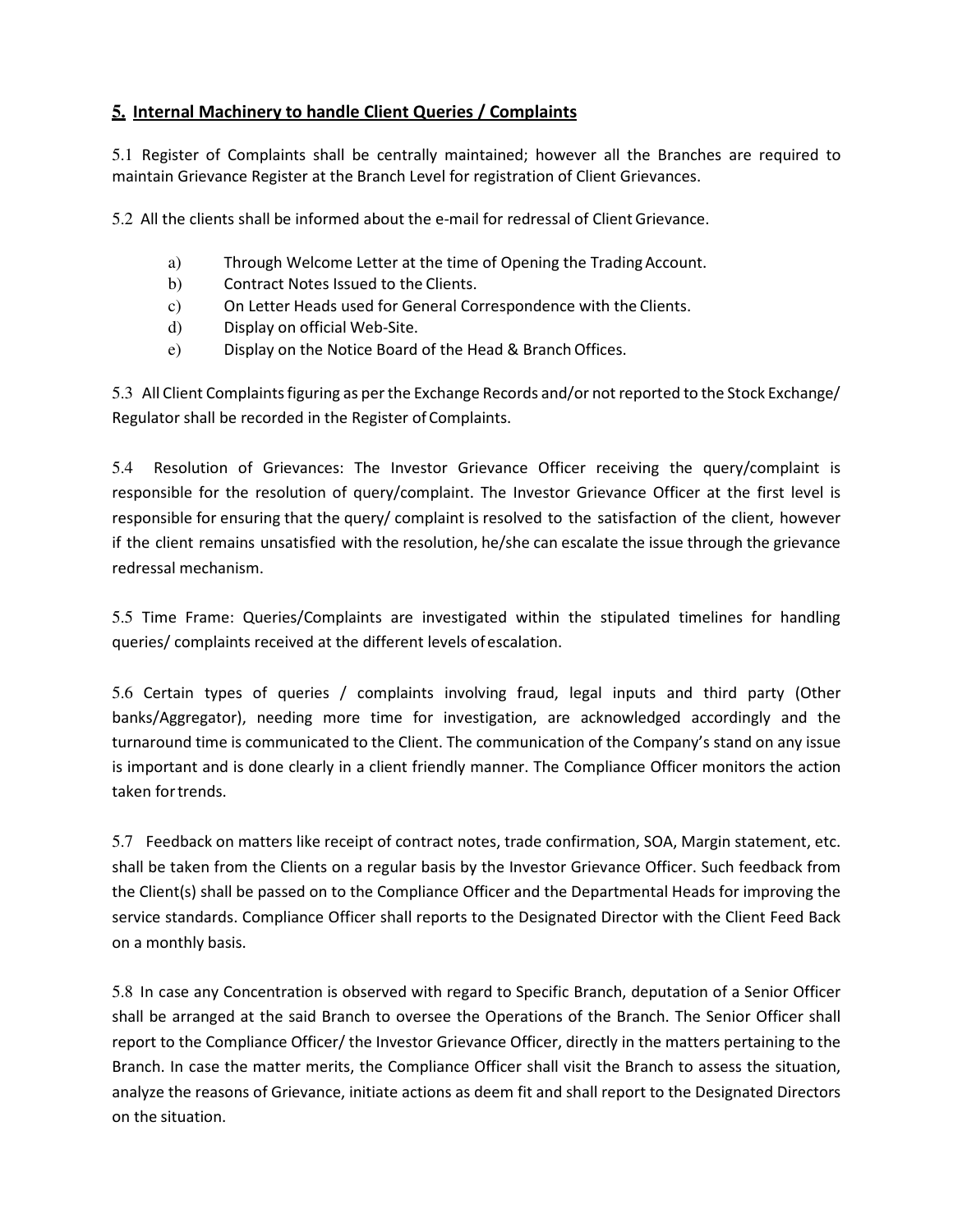5.9 FINDOC shall use grievance@myfindoc.com as the official email id for all communication with Stock Exchanges with regard to Grievance Redressal.

## **6. Sensitizing Staff on Handling Complaints (Training):**

The Grievance Redressal Team is specially trained for handling queries/ complaints by trainers. Training includes both operations and soft skills, as different clients perceive and react differently to the aspects of complaint handling. The staff is encouraged to have an open attitude towards service recovery and winning the clients' confidence. Reporting of Queries / Complaints:

6.1 On a monthly basis queries/ complaints with the resolution shall be sent to the Depository where FINDOC is a Participant, in the specified format as mandated.

## **7. Management Information System (MIS):**

7.1 A monthly MIS Report regarding the type of complaints, originating branch location of complaints shall be made to find out lapses/ frauds etc. is conducted by the Investor Grievance Officer and submitted to the Compliance Officer.

7.2 A monthly MIS Report (by 7 Calendar Days from the end of each month) shall be prepared by the Investor Grievance Officer responsible for redressal of Client Grievance analyzing the types of complaints, originating branch location of complaints to find out lapses/ frauds etc. and takes necessary actions as deem fit and shall report to the Compliance Officer.

7.3 The Compliance Officer shall submit an Action Taken Report to the Board of Directors of the Company detailing the types of complaints, originating branch location of complaints, lapses/ frauds etc. for their perusal, knowledge, observations, suggestions (if any) and review of the Grievance Redressal Policy.

8.5 Internal Auditor shall verify and submit separate report with regard to Grievance Redressal Policy on a monthly basis (by 15 Calendar Days from the end of each month) and the actions taken in respect of the Compliances made and pending actions, if any.

### **8. Record Maintenance:**

8.1 Investor Grievance Officer of the Grievance Redressal Team shall be responsible for the record maintenance of such activities, under the supervision of The Compliance Officer.

8.2 The Compliance Officer shall be assisted by the Investor Grievance Officer and shall have the discretion to take assistance/help from any professionals and/or software for the better monitoring and implementation of Grievance Redressal Policy, with prior approval of the Board of Directors, without diluting the accountability and responsibility of the Compliance Officer.